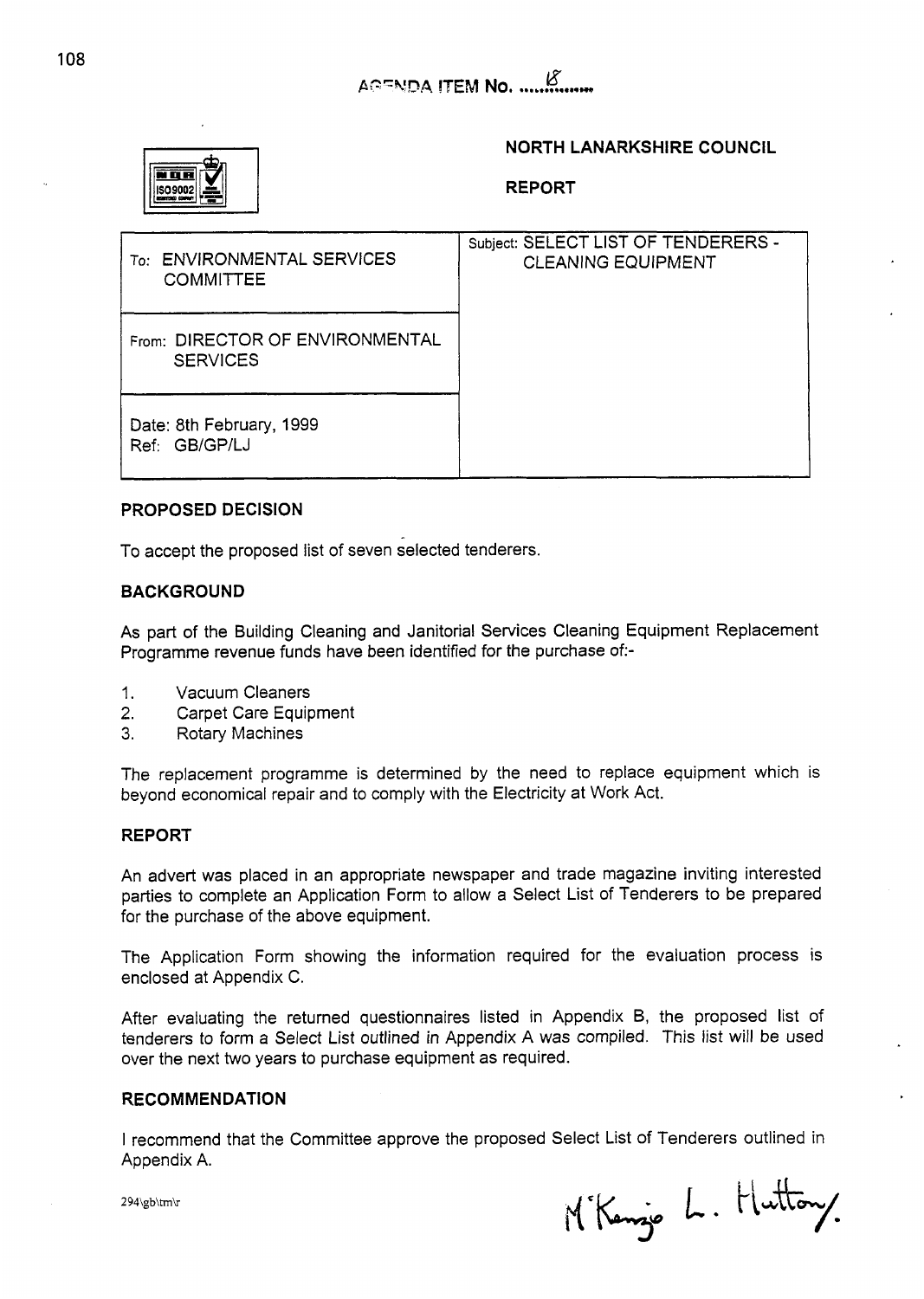# **APPENDIX A**

Proposed Select List of Tenderers

| Company Name                   |
|--------------------------------|
| Alto Cleaning Systems (UK) Ltd |
| Cumbria                        |
| Dowding & Plumber Ltd,         |
| Birmingham                     |
| Floorep Ltd                    |
| Glasgow                        |
| Nilfisk Advance Ltd            |
| Bury St Edmunds                |
| Numatic International          |
| Somerset                       |
| Unico Ltd                      |
| Falkirk                        |
| Valclensa,                     |
| Manchester                     |

# **APPENDIX B**

# **Companies Submitting Application Forms**

| Alpha Plus (Scotland) Ltd       | Unico Ltd                           |
|---------------------------------|-------------------------------------|
| Middleton Hall,                 | North Main Street,                  |
| Uphall                          | Carronshore,                        |
| West Lothian                    | Falkirk                             |
| Nilfisk Advance Ltd             | ABC,                                |
| Newmarket Road,                 | 915 Dumbarton Road,                 |
| Bury St. Edmunds                | Whiteinch,                          |
|                                 | Glasgow                             |
| Floorep Ltd                     | Numatic International               |
| 20 Cordiner Street,             | Chard,                              |
| Kings Park,                     | Somerset                            |
| Glasgow                         |                                     |
| TMS.                            | Dowding and Plumber Ltd             |
| <b>Capel Street</b>             | Calthorpe House,                    |
| Sheffield                       | Stockfield Road.                    |
|                                 | Birmingham                          |
| Alto Cleaning Systems (UK) Ltd, | Astral UCT,                         |
| Bowerbank Way,                  | 2 Hagmill Cres,                     |
| Gilwilly Industrial Estate,     | East Shawhead Industrial Estate,    |
| Penrith,                        | Coatbridge                          |
| Cumbria                         |                                     |
|                                 |                                     |
| Valclensa,                      | <b>D&amp;E Products of Hamilton</b> |
| Service House,                  |                                     |
| Shield Drive,                   |                                     |
| Worsley,                        |                                     |
| Manchester                      |                                     |
| Dura Systems Ltd,               | Denis Rawlings Ltd,                 |
| <b>PO Box 215</b>               | 29 Inkerman Street.                 |
| <b>Bingley</b>                  | Birmingham                          |
| <b>West Yorkshire</b>           |                                     |
|                                 |                                     |
| Aqua Smart Cleaning,            |                                     |
| 50 Glebe Road,                  |                                     |
| Kilmarnock                      |                                     |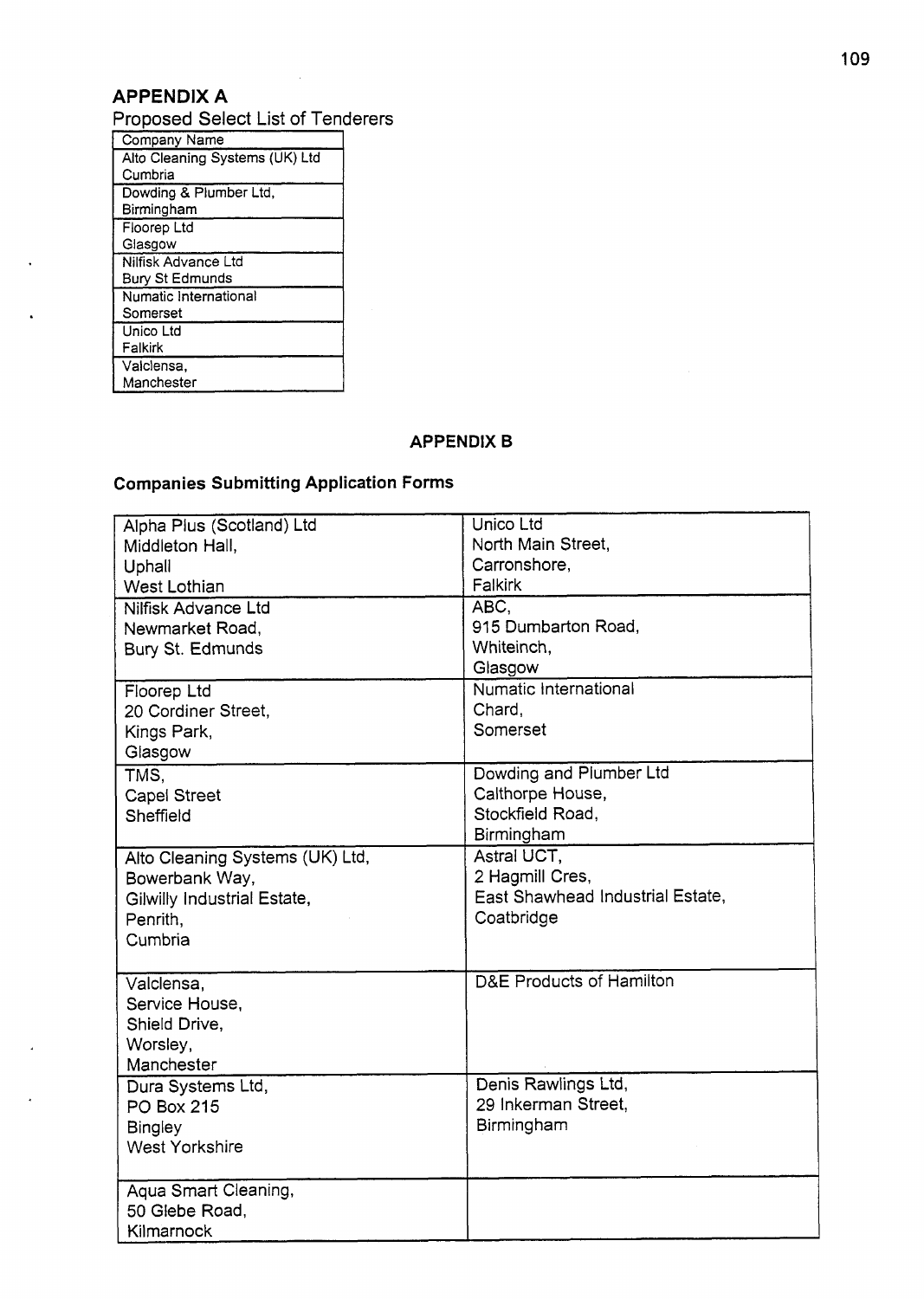110

|                | <b>NORTH</b><br><b>Environmental Services Department</b><br><b>LANARKSHIRE</b><br><b>COUNCIL</b>                                         |
|----------------|------------------------------------------------------------------------------------------------------------------------------------------|
|                | Select List of Tenderers - Purchase of Building Cleaning Equipment<br><b>Application Form</b>                                            |
|                | <b>General Information</b>                                                                                                               |
|                | Name of Company<br><u> 1980 - Jan Baratta, marekat da basar da basar da basa da basa da basa da basa da basa da basa da basa da basa</u> |
| <b>Address</b> |                                                                                                                                          |
|                |                                                                                                                                          |
|                | <b>Telephone Number</b>                                                                                                                  |
|                |                                                                                                                                          |
|                | <b>Example 2014</b> Years<br>Company Registration Number ___________<br>No. Of Years Trading                                             |
|                | <b>VAT Registration Number</b>                                                                                                           |
|                | <b>About Your Company</b>                                                                                                                |
| a)             | Yes/No<br>Do you manufacture the products referred to in the advert?<br>OR                                                               |
| b)             | Yes/No<br>Are you an authorised agent for a Manufacturer?                                                                                |
|                | If the answer to b) above is yes please specify which Manufactuer you are an authorised agent for                                        |
| $\mathbf{c}$   | Yes/No<br>Have you supplied the products described in the advert to any other local authority?                                           |
|                | If yes, please specify which local authority/authorities?                                                                                |
|                |                                                                                                                                          |
|                |                                                                                                                                          |
| d)             | Yes/No<br>Can you provide an after sales service for the equipment described in the advert?                                              |
|                | If yes, from which location would the service be provided ______________________                                                         |
| e)             | Yes/No<br>is the after sales service provided through a Sub-Contractor?                                                                  |
|                |                                                                                                                                          |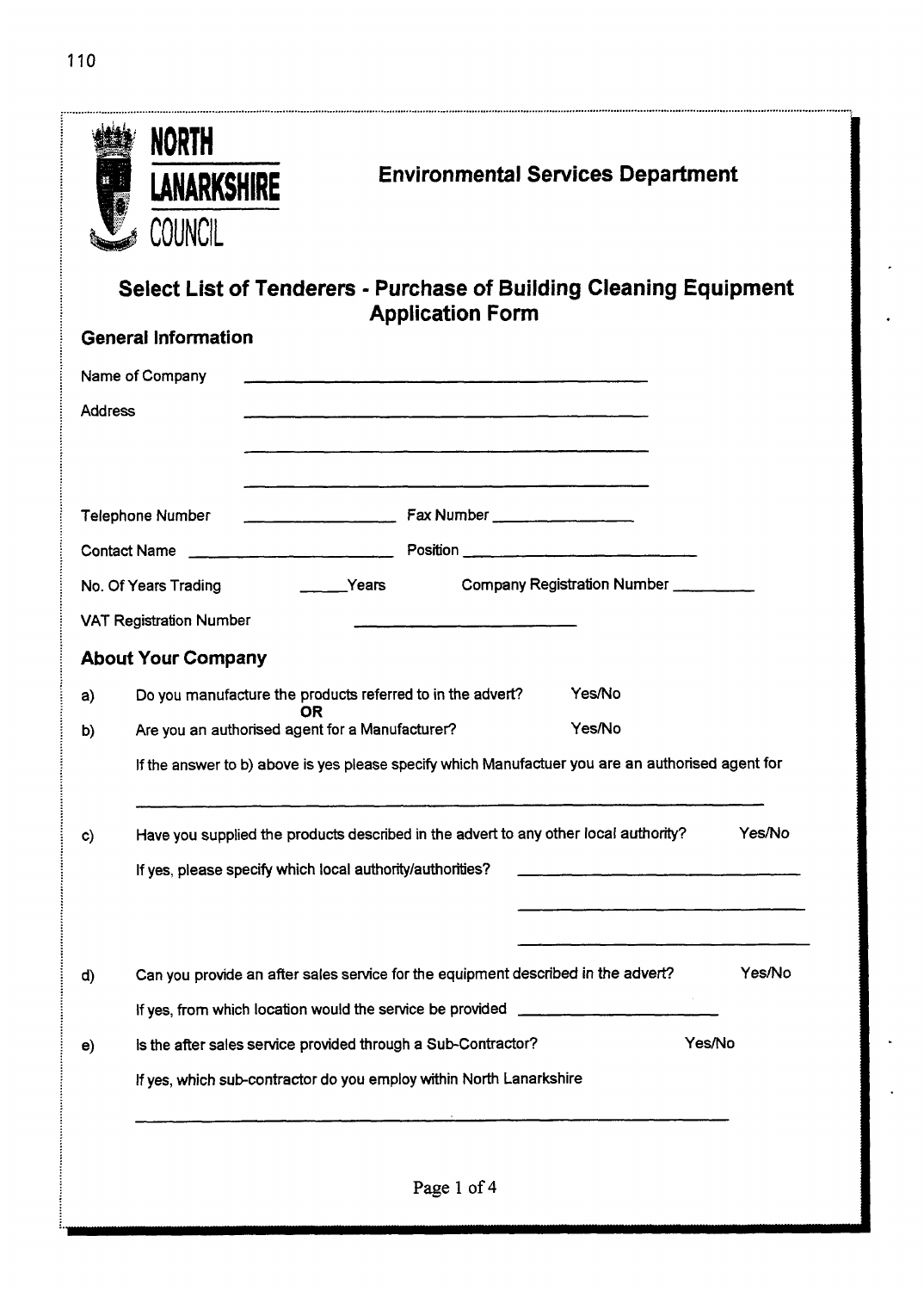| About Your Company Ctd.                                                                                                                                                                                                               |
|---------------------------------------------------------------------------------------------------------------------------------------------------------------------------------------------------------------------------------------|
| Have you or your Company ever had a Contract terminated or determined within the last three years?                                                                                                                                    |
| Yes/No<br>If yes, please supply details                                                                                                                                                                                               |
|                                                                                                                                                                                                                                       |
|                                                                                                                                                                                                                                       |
| Have you or your Company suffered a deduction for liquidated and ascertained damages in respect of any<br>Yes/No<br>Contract within the last three years?                                                                             |
| If yes, please supply details                                                                                                                                                                                                         |
|                                                                                                                                                                                                                                       |
|                                                                                                                                                                                                                                       |
| Have you or your Company withdrawn from a Contract prematurely within the last three years? Yes/No                                                                                                                                    |
| If yes, please supply details                                                                                                                                                                                                         |
|                                                                                                                                                                                                                                       |
| May this Council approach your Company's banker for a reference on a confidential basis?<br>YesNo                                                                                                                                     |
| If yes, please give the name, address and telephone number of your Bank and confirm by means of a<br>letter on your Company's headed notepaper, signed by an authorised signatory stating that we may obtain<br>references from them. |
|                                                                                                                                                                                                                                       |
|                                                                                                                                                                                                                                       |
| Page 2 of 4                                                                                                                                                                                                                           |

................................................................. . ................................................... ~ ......................................................... ~ .,.,...,.. \_.\_ ................................................................................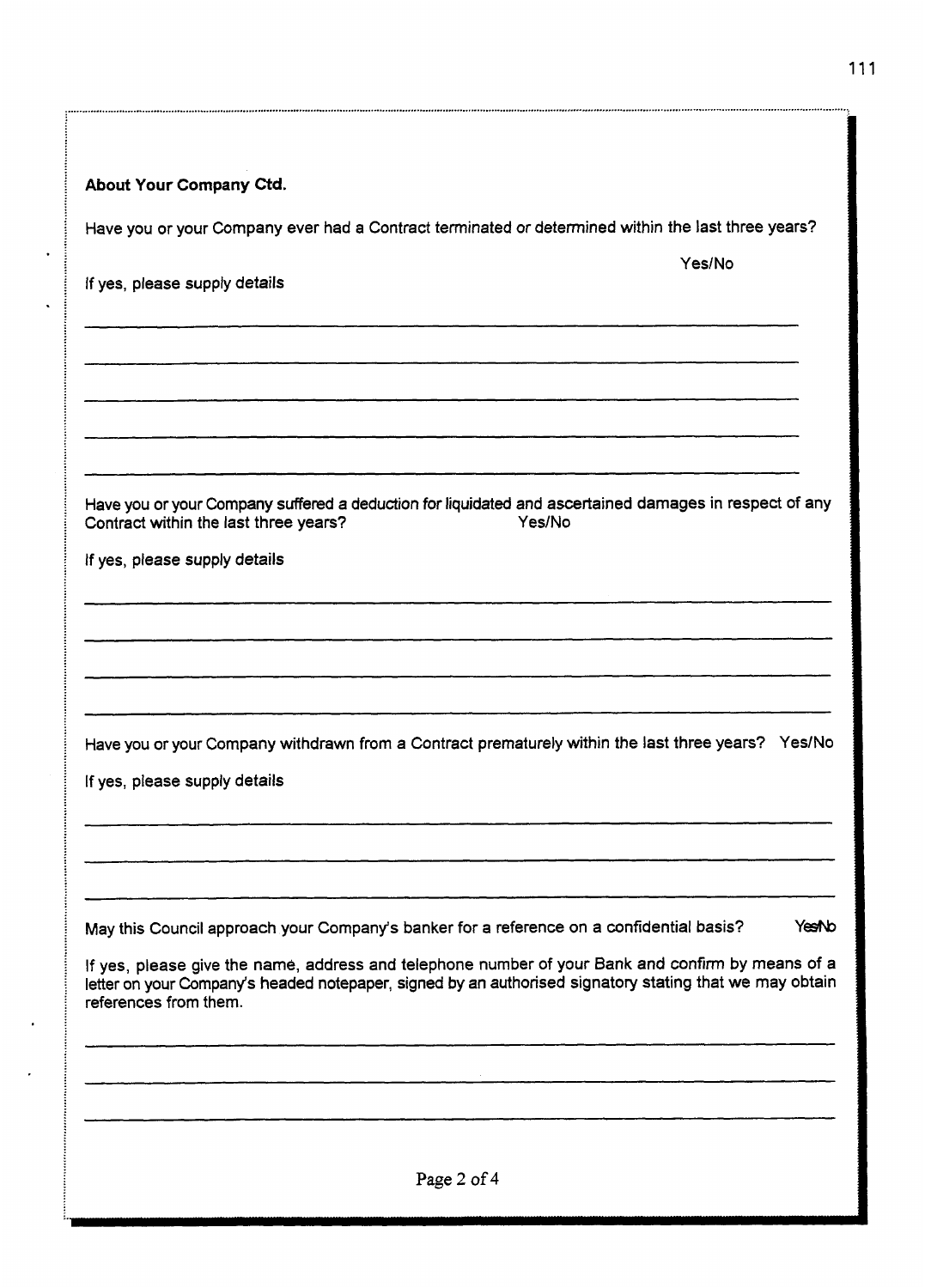| Are there any claims or litigation outstanding in relation to you or your Company? Yes/No<br>If yes, please supply details<br>If the last set of audited accounts are more than six months out of date, please submit a certified                                                                                                                 |
|---------------------------------------------------------------------------------------------------------------------------------------------------------------------------------------------------------------------------------------------------------------------------------------------------------------------------------------------------|
|                                                                                                                                                                                                                                                                                                                                                   |
|                                                                                                                                                                                                                                                                                                                                                   |
|                                                                                                                                                                                                                                                                                                                                                   |
| statement from your Company's auditors of your Company's present trading position.                                                                                                                                                                                                                                                                |
| Tick if enclosed                                                                                                                                                                                                                                                                                                                                  |
| <b>Convictions</b>                                                                                                                                                                                                                                                                                                                                |
| Subject to the provisions of the Rehabilitation of Offenders Act, 1974, please specify details of any legal<br>proceedings commenced or convictions recorded against, as appropriate, you, any partners of your<br>Company, any Directors of your Company, or your Company in respect of the conduct of your Company's<br>business or profession. |
|                                                                                                                                                                                                                                                                                                                                                   |
|                                                                                                                                                                                                                                                                                                                                                   |